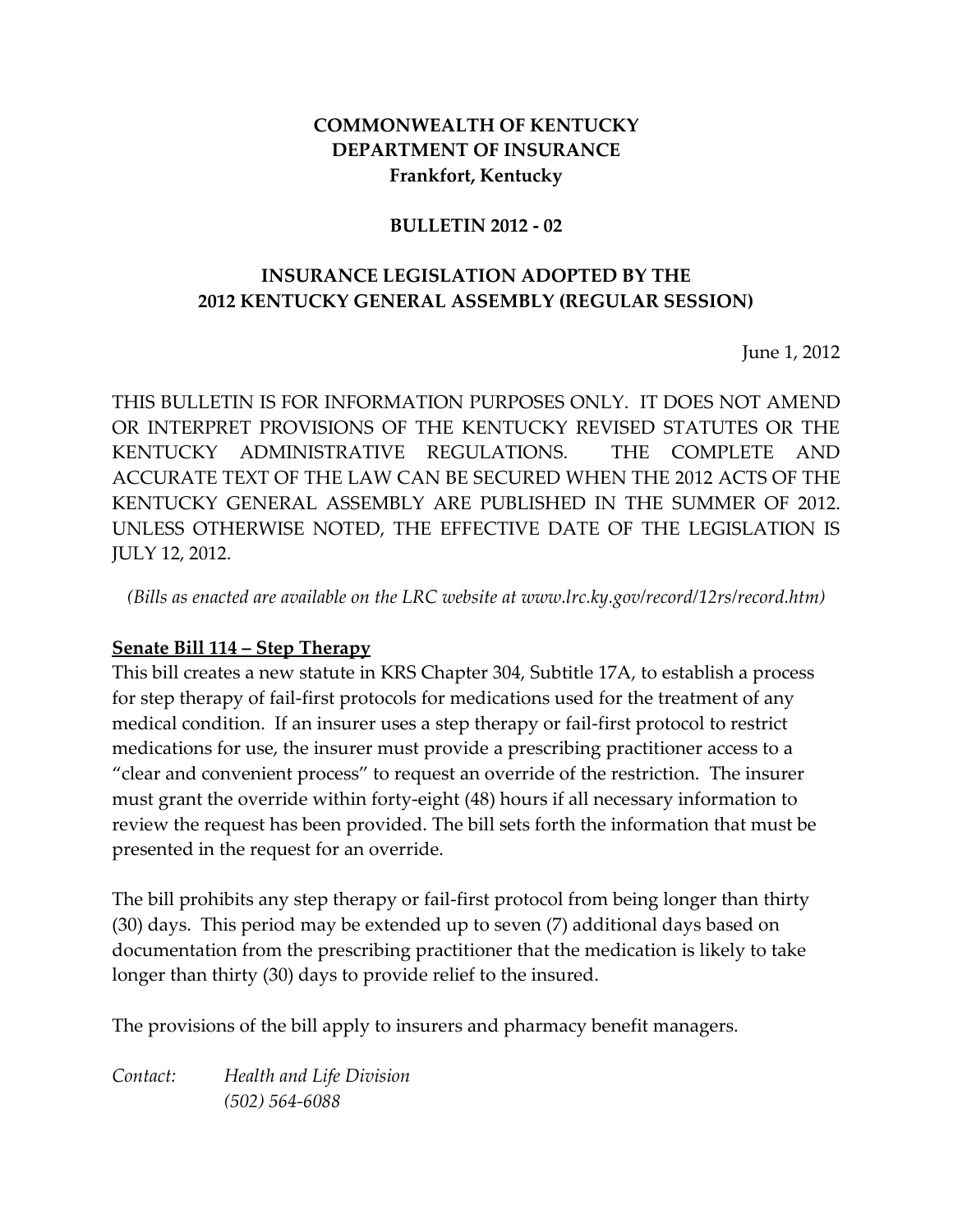## **Senate Resolution 48 – School-Located Influenza Programs**

This resolution encourages school-located influenza programs to help increase schoolaged children's access to immunization, protect them from influenza-related illness, reduce school absenteeism due to influenza, and provide protection to the community at large.

The resolution urges the Kentucky Department of Insurance and the Department of Public Health to convene a meeting with private insurers, the public health community and vaccine stakeholders to discuss ways to encourage private insurers to cover all reasonable and customary expenses incurred when an influenza vaccine is administered outside of the physician's office in a school or other related setting.

*Contact: Health and Life Division (502) 564-6088*

### **House Bill 42 – Motor Vehicle Personal Injury Reparation Benefits**

This bill amends KRS 304.39-241 to permit a claimant to direct personal injury reparation benefits to reimburse:

- A health benefit plan;
- A limited health service benefit plan;
- Medicaid:
- Medicare; or
- A Medicare supplement provider.

*Contact: Property and Casualty Division (502) 564-6046*

### **House Bill 135 – Unclaimed Life Insurance Benefits**

This bill creates a new statute in KRS Chapter 304, Subtitle 15 to require life insurance companies to perform a quarterly comparison of its in-force life insurance policies and retained asset accounts and the United States Social Security Administration's Death Master File or any other database that is at least as comprehensive as the Death Master File to determine whether an insured is deceased.

If the comparison identifies a potential match, within ninety (90) days, the insurer is required to: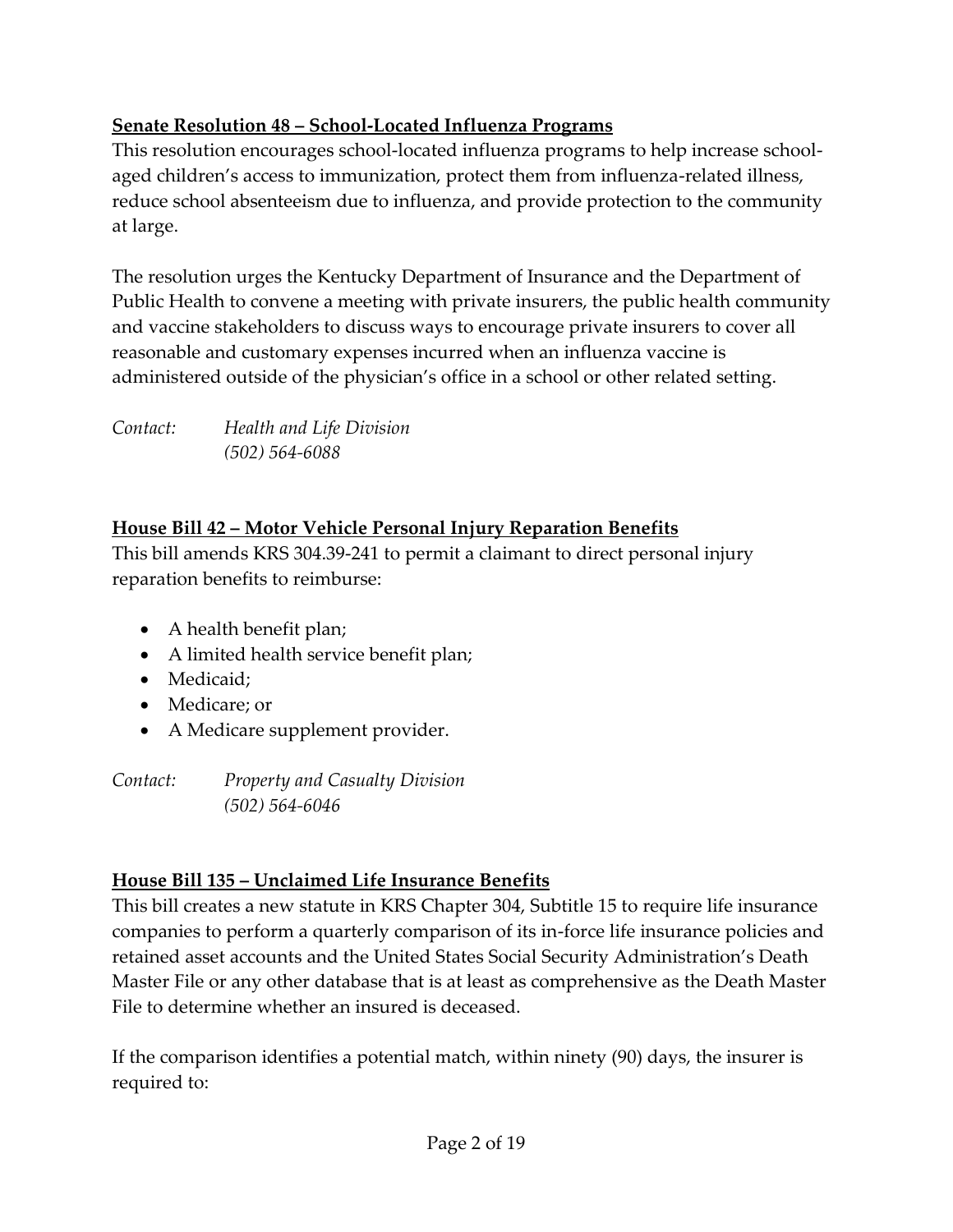- Make a good faith, documented effort to confirm the death or the insured or retained asset account holder against other available records and information;
- Determine whether benefits are due under the applicable policy or contract; and
- If benefits are due, provide appropriate claim forms or instructions to each beneficiary to make a claim.

If a beneficiary or retained asset account holder cannot be found, the benefits shall escheat to the state as unclaimed property pursuant to KRS 393.062.

The following policies are exempt from these provisions:

- A policy or certificate of life insurance that provides a death benefit under:
	- o An employee benefit plan subject to ERISA;
	- o A government plan;
	- o A church plan; or
	- o Any federal employee benefit program;
- Preneed funeral contracts or prearrangements as defined in KRS 304.12-  $240(1)(a);$
- Credit life insurance or debtor life insurance; and
- Group life insurance if the insurers do not provide full record keeping services to the group policyholder.

Finally, the bill prohibits an insurer from charging insureds, account holders, or beneficiaries for any fees or costs associated with a search of the Death Master file or similar database or the verification of the death of the insured or account holder.

*Contact: Health and Life Division (502) 564-6088*

### **House Bill 207 – Loss Run Statements; Automobile Repair Notice**

### Loss Run Statements

This bill creates a new statute in KRS Chapter 304, Subtitle 20 to require an insurer to provide a loss run statement for commercial property and casualty policies to an insured or agent within twenty (20) calendar days of receipt of a written request. If the agent receives the loss run statement, the agency must provide a copy to the insured within five (5) calendar days. The loss run statement must include a five (5) year loss run history or a complete loss run if the history with the insurer is less than five (5) years. The insurer cannot impose a fee for providing one (1) loss run statement. The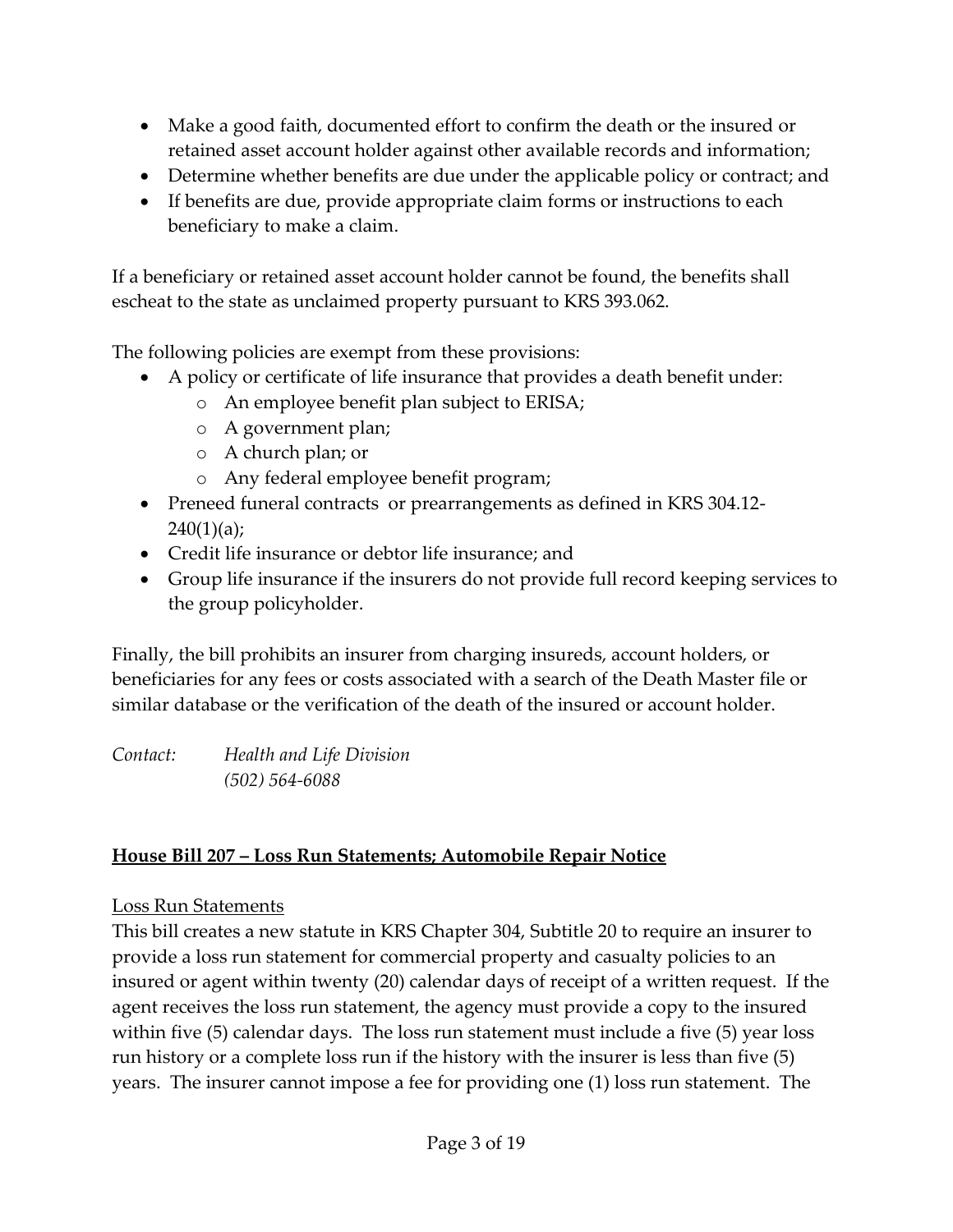provisions of this bill apply to insurers, liability self-insurance group and workers' compensation self-insured groups.

### Automobile Repair Notice

This bill creates a new statute in KRS Chapter 304, Subtitle 12 to require an insurer that receives notification of a motor vehicle damage claim to inform a claimant that he or she has the right to choose the repair facility of his or her choice.

Additionally, on and after July 12, 2012, all appraisals are required to include the following notice in not less than ten (10) point boldfaced type:

### "**NOTICE: UNDER KENTUCKY LAW, THE CONSUMER AND/OR LESSEE HAS THE RIGHT TO CHOOSE THE REPAIR FACILITY TO MAKE REPAIRS TO HIS OR HER MOTOR VEHICLE."**

The notice provisions required by this bill do not apply to the replacement or repair of automobile glass.

*Contact: Property and Casualty Division (502) 564-6046*

### **House Bill 265 – Insurance Coverage Affordability and Relief to Small Employers Program (ICARE)**

Part XII of HB 265 contains the language to continue the phase-out of the Insurance Coverage Affordability and Relief to Small Employers (ICARE) Program, a 4-year pilot program for small employer groups of 2 to 25 employees, including those who are members of an employer-organized association. All insurers that issue health benefit plans to small groups are deemed to be ICARE participating insurers.

The program was closed to new membership on June 15, 2010. Members who were approved for participation in the program as of that date and maintain their eligibility will receive a 4-year subsidy. The program will be completely phased out by June 30, 2014.

The ICARE Program provides the following premium subsidy to eligible employers for qualified health benefit plans: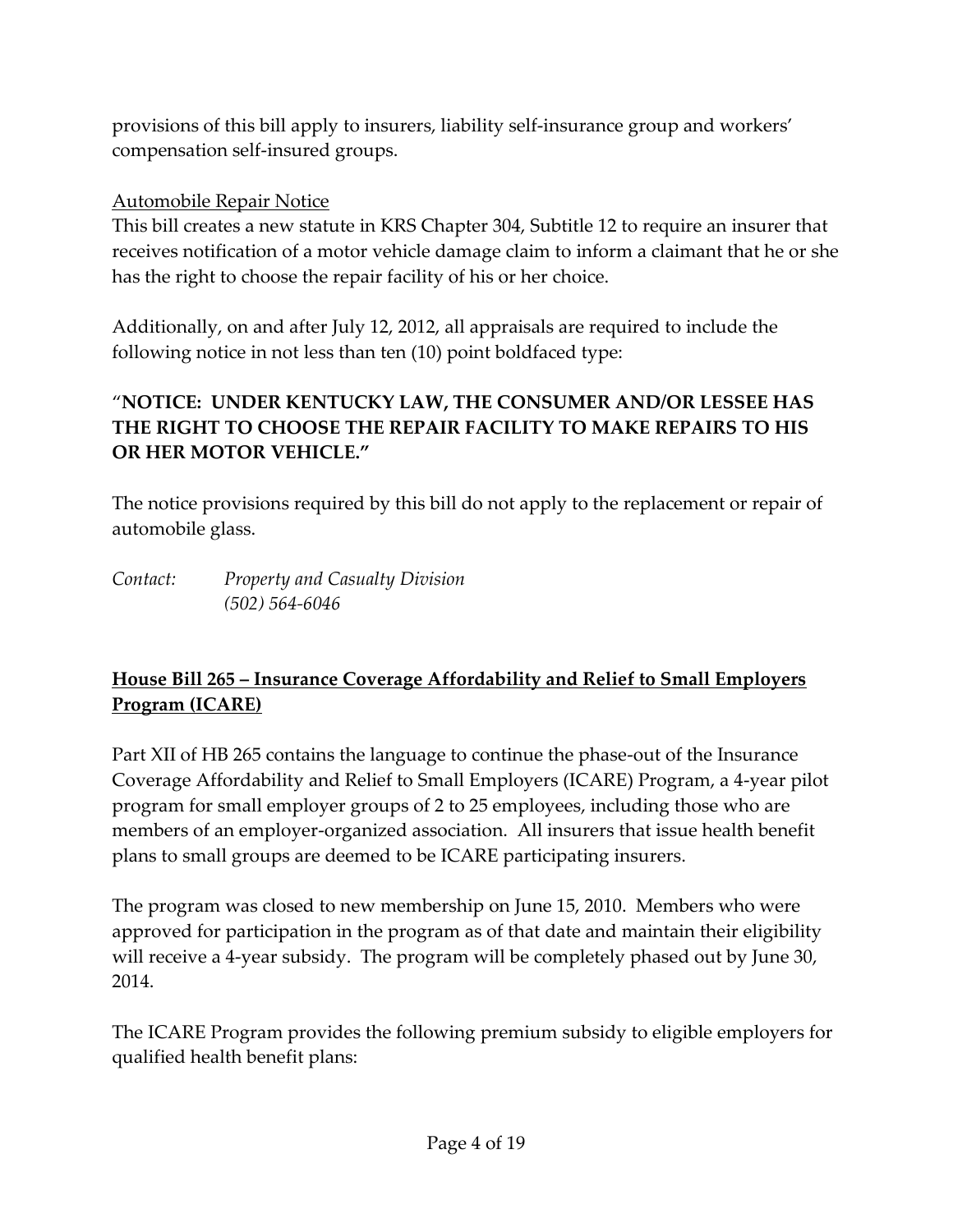- For employers who were previously uninsured
	- o Premium subsidy of \$40 per employee per month (subsidy decreases by \$10 per year over the 4-years of the pilot program)
	- o Qualified health benefit plans include a consumer-driven health benefit plan (HRA or HSA) or a basic health benefit plan.
- For employer groups with a high cost individual
	- o Premium subsidy of \$60 per employee per month (subsidy decreases by \$15 per year over the 4-years of the pilot program)
	- o Qualified health plans include a consumer-driven health benefit plan (HRA or HSA), a basic health benefit plan or a traditional health benefit plan.

A Health Risk Assessment is required to be completed for each employee participating in ICARE to encourage prevention, early treatment and promotion of healthy behaviors. Participating insurers are required to offer a premium rate that includes a healthy lifestyle discount.

In addition to the ICARE Program, Part XII of HB 265 includes the following provisions:

- Medicaid related
	- o Health Insurance Premium Payment (HIPP) program disclosure
		- Requires insurers to disclose to employers the availability of the HIPP program. The HIPP program allows the State to purchase employer sponsored commercial coverage on behalf of Medicaid eligible employees when it is financially advantageous for the state.
	- o Medicaid coordination of benefits
		- Requires insurers to provide eligibility information to Medicaid;
		- Ensures that Medicaid is the payor of last resort; and
		- Assesses a penalty for failing to provide information.
- Interstate Reciprocal Health Benefit Plan Compact
	- o Provides enabling language to explore the creation of an interstate compact with neighboring states for health benefit plan product and rate approval.
- Transparency
	- o Amends existing statute in order to promote timely, electronically accessible information available to consumers related to health care cost, quality and outcomes;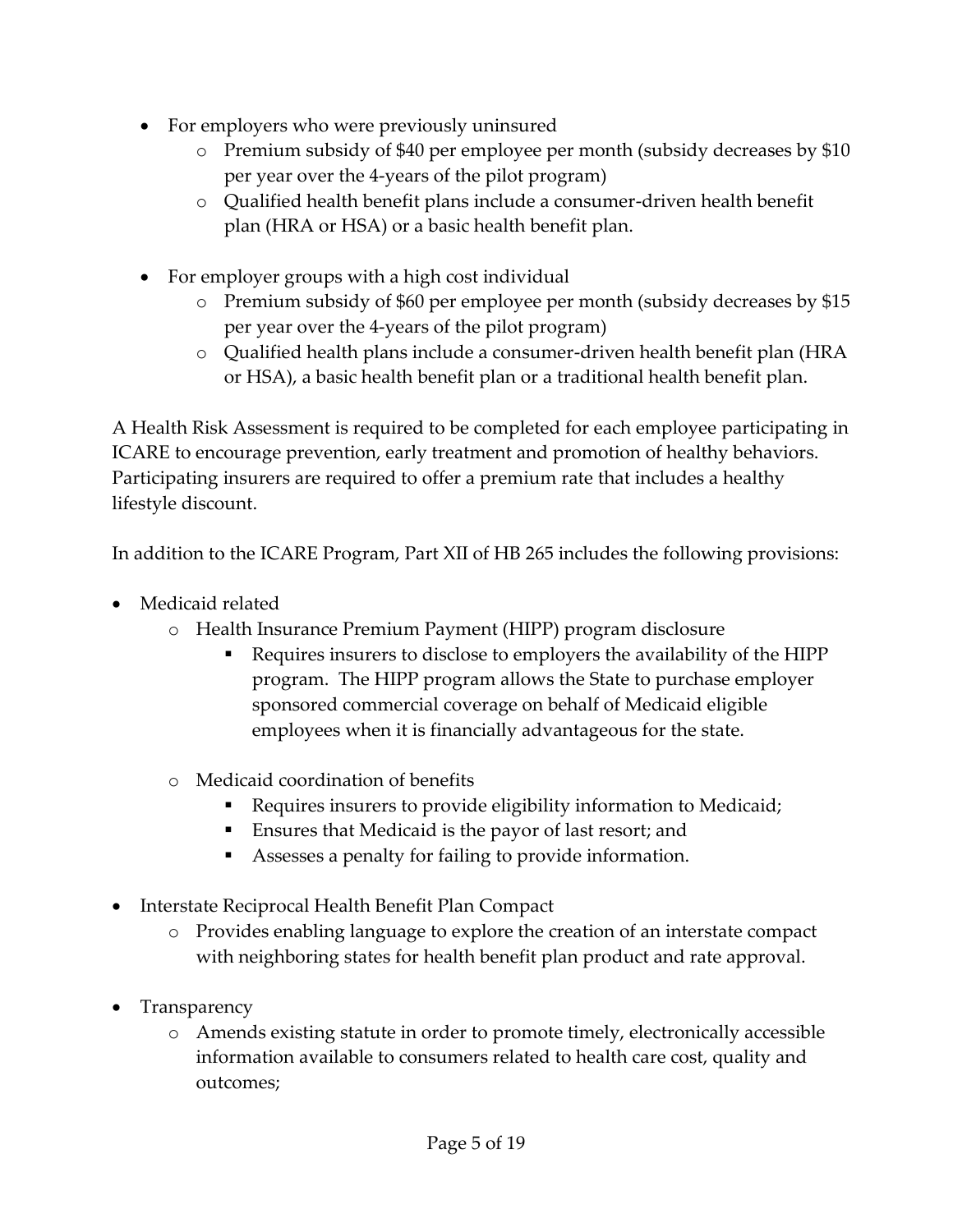- o Provides better direction and better defined access as to what information is made available to consumers via the Cabinet for Health and Family Services, regarding:
	- $\overline{\phantom{a}}$  Cost;
	- Quality; and
	- Outcomes for hospitals and ambulatory surgery centers;
- o Requires use of nationally endorsed quality indicators for purposes of making comparative information available between hospitals in both urban and rural areas;
- o Enhances the data reporting requirements of hospitals and ambulatory care centers; and
- o Sets forth requirements for standards for protection of information (HIPAA).
- Prompt pay
	- o Amends the interest rate for payment of late claims to 12% annually for claims paid between one (1) and 30 days late and 14% annually for claims over 31 days late; and
	- o Updates requirement for acknowledgement to allow reasonableness for determination of claims status.

*Contact: ICARE Program (502) 573-1026*

> *Health and Life Division (502) 564-6088*

# **House Bill 282 – Home Medical Equipment**

This bill creates new sections of KRS Chapter 315 to establish definitions and licensure requirements for home medical equipment and service providers under the Kentucky Board of Pharmacy.

The bill also amends KRS 304.17A-005 to include home medical equipment and service providers in the definition of "health care provider."

*Contact: Health and Life Division (502) 564-6088*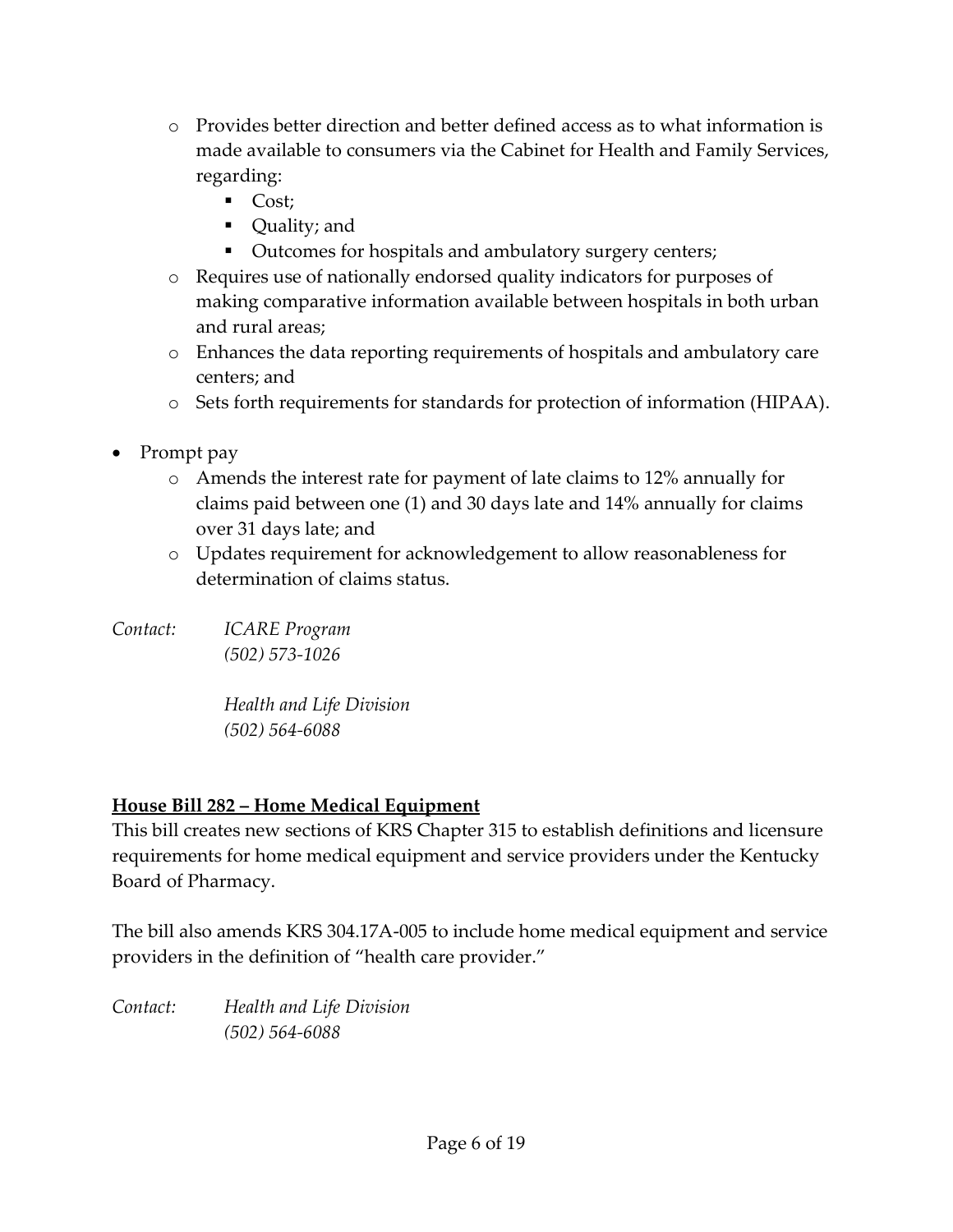### **HB 295 – Administrative Streamlining**

This bill amends various statutes and creates new statutes within the Insurance Code to address:

- Expiration of certificate of authority;
- Filing of proof of financial responsibility for licensed insurance agents, consultants, adjusters, surplus lines brokers and life settlement brokers;
- Provisions with the surplus lines law to conform to the Nonadmitted and Reinsurance Reform Act and to address penalties for the failure to affidavits and quarterly statements;
- Requirements for industrial insured captive insurers;
- Adopt the provisions of the NAIC Holding Company Act related to enterprise risk.

### Expiration of Certificate of Authority

This bill amends KRS 304.3-180 to change the date that a certificate of authority expires from June 30 to April 30. The bill also creates a new statute in KRS 304, Subtitle 99 to create a fine of \$1,000 that must be paid to reinstate a certificate of authority within three (3) months after expiration.

### Filing of Proof of Financial Responsibility

The bill amends the following statutes related to the filing of proof of financial responsibility:

- KRS 304.9-105 to remove the requirement of agents to file proof of financial responsibility with the department;
- KRS 304.9-320 and 304.9-330 to remove the requirement of consultants to file proof of financial responsibility with the department, and to remove the authority of the commissioner to license consultants based on other special experience or education;
- KRS 304.9-430 to remove the requirement of adjusters to file proof of financial responsibility with the department;
- KRS 304.10-140 to remove the requirement that a surplus lines broker file proof of financial responsibility with the department; and
- KRS 304.15-700 to remove the requirement of life settlement brokers to file proof of financial responsibility with the department.

### Surplus Lines

The bill includes the following amendments to the surplus lines law:

 KRS 304.10-030 is amended to include definitions from the Nonadmitted and Reinsurance Reform Act (within the Dodd Frank Wall Street Reform Act);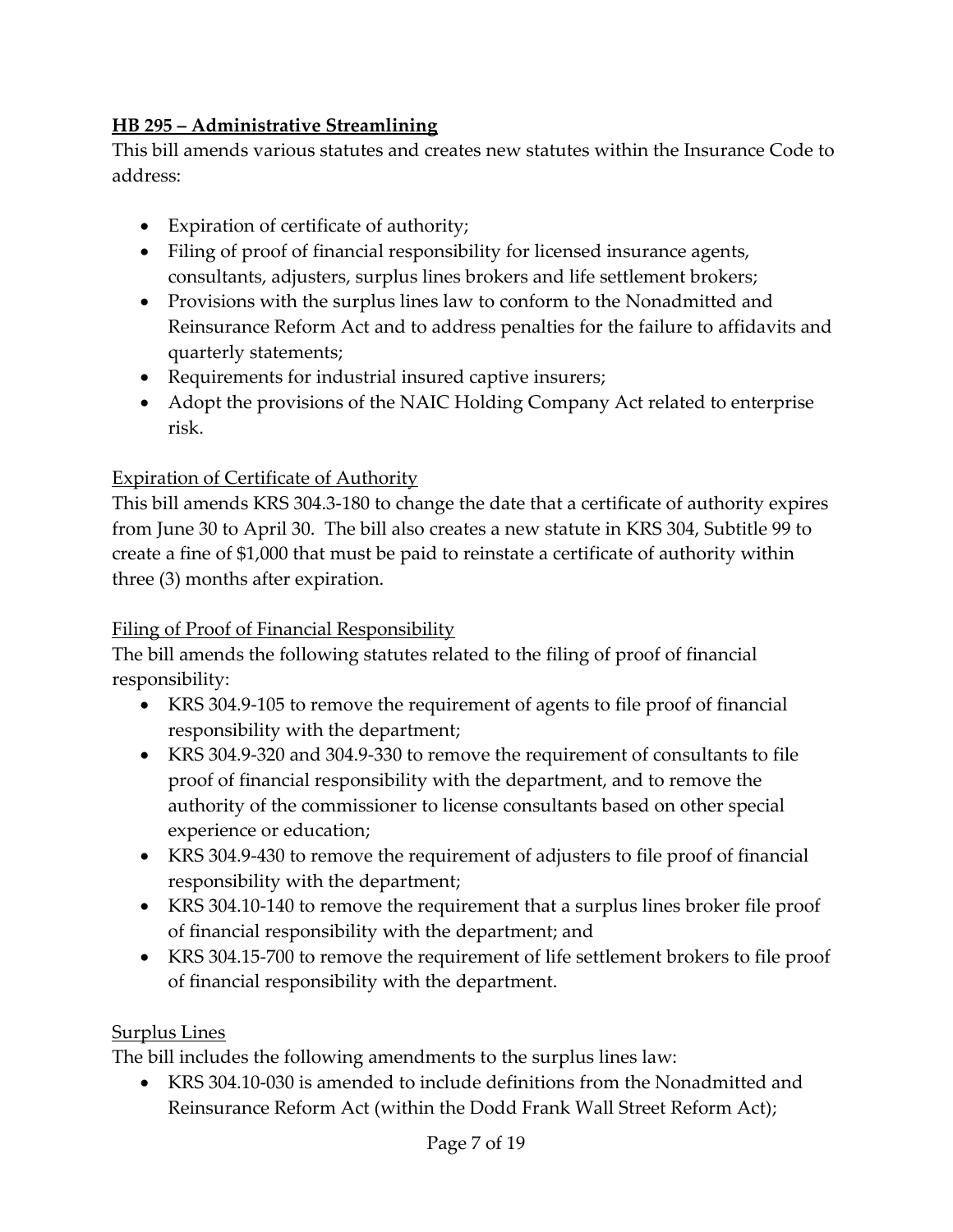- KRS 304.10-040 is amended to clarify that the diligent search must be performed by a licensed agent with a property and casualty line of authority; and to clarify that a diligent search is not required for an exempt commercial purchaser;
- KRS 304.10-070 is amended to clarify the eligibility requirements for surplus lines insurers;
- KRS 304.10-120 is amended to clarify that an agent license with a property and casualty line of authority is not a requirement for licensure as a surplus lines broker; and
- KRS 304.99-085 is amended to create a penalty of:
	- o \$100 for failure to file an affidavit in accordance with KRS 304.10-050;
	- o \$1,000 to \$5,000 for a broker who exhibits a pattern of failing to file affidavits in accordance with KRS 304.10-050; and
	- o \$500 for failing to file a quarterly statement in accordance with KRS 304.10-170.

## NAIC Holding Company Act, Enterprise Risk Provisions

The bill includes the following revisions related to the NAIC Holding Company Act:

- Creates a new statute within KRS 304, Subtitle 37 to allow the department to participate in a supervisory college to assess the financial condition of insurers and other entities within a holding company system. (This provision has a delayed effective date of July 15, 2014.)
- Amends KRS 304.37-010, 304.37-020, 304.37-030, 304.37-040, 304.37-120, and 304.37-565 to adopt the updates to the NAIC Holding Company Act primarily related to enterprise risk. (The provisions include a delayed effective date of July 15, 2014 for the submission of an enterprise risk report.)
- Amends KRS 304.99-152 to allow the commissioner to disapprove a dividend or distribution or place an insurer under supervision in accordance with KRS 304.33 if a person takes steps to prevent the DOI's understanding of an enterprise risk.

# Industrial Insured Captive Insurer

The bill amends the following statutes related to industrial insured captive insurers:

- KRS 304.49-150 to clarify the provisions of the insurance code that are applicable to industrial insured captive insurers; and
- KRS 304.49-170 to allow a captive insurer not to file an actuarial opinion summary if a certification of loss and loss expense reserves and opinion of reserve adequacy has been filed by the captive insurer with the department.

*Contact: Financial Standards and Examination Division (502) 564-6082*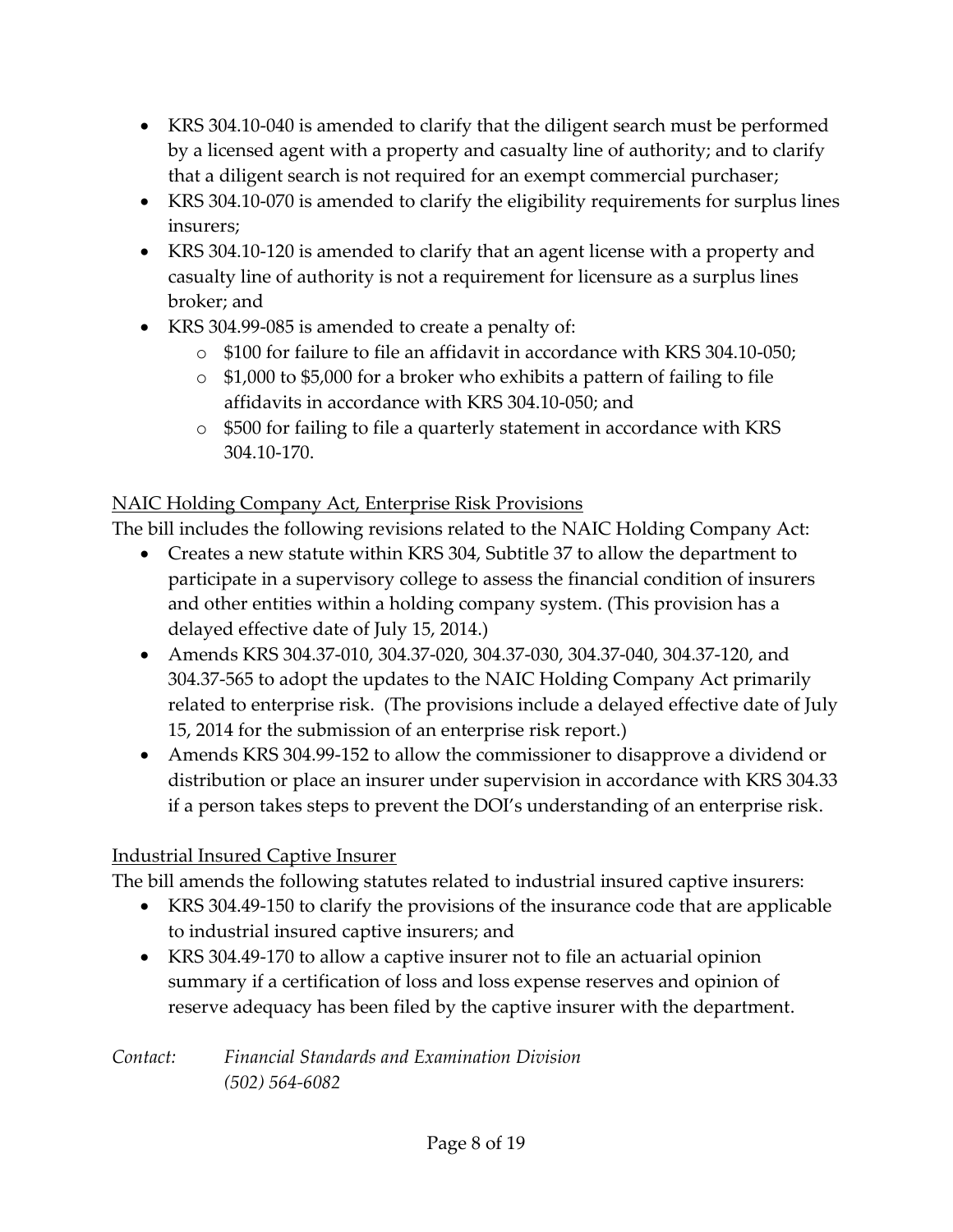*Agent Licensing Division (502) 564-6004*

*Property and Casualty Division (502) 564-6046*

# **House Bill 338 – Insurance Premium Surcharge**

This bill amends KRS 136.392 to require that any future changes to the insurance premium surcharge rates take effect no earlier than six (6) months from the date that the Commissioner of Insurance notifies insurers of the new rate.

| Contact: | <b>Property and Casualty Division</b> |
|----------|---------------------------------------|
|          | $(502) 564 - 6046$                    |

### **House Bill 349 – Pharmacy Audits**

This bill amends KRS 304.17A-741 related to pharmacy audits.

The bill prohibits an auditing entity from:

- Requiring a pharmacy to keep records longer than two (2) years or as required by state or federal law or regulation; and
- Receiving payment based on the total amount recovered in an audit.

If an audit results in the identification of a clerical or recordkeeping error:

- An auditing entity can only recoup funds if:
	- o The auditing entity can provide proof of intent to commit fraud;
	- o The error results in an actual overpayment to the pharmacy; or
	- o The error results in the wrong medication being dispensed to the patient.
- A pharmacy is permitted to file an amended claim to correct clerical or recordkeeping errors within thirty (30) days if the prescription was dispensed according to state and federal law.

A refund or recoupment of overpayment must be made in accordance with KRS 304.17A-712 and is limited to the amount paid to the pharmacy less the amount that should have been paid to the pharmacy and the dispensing fee (if the correct medication was dispensed to the patient.)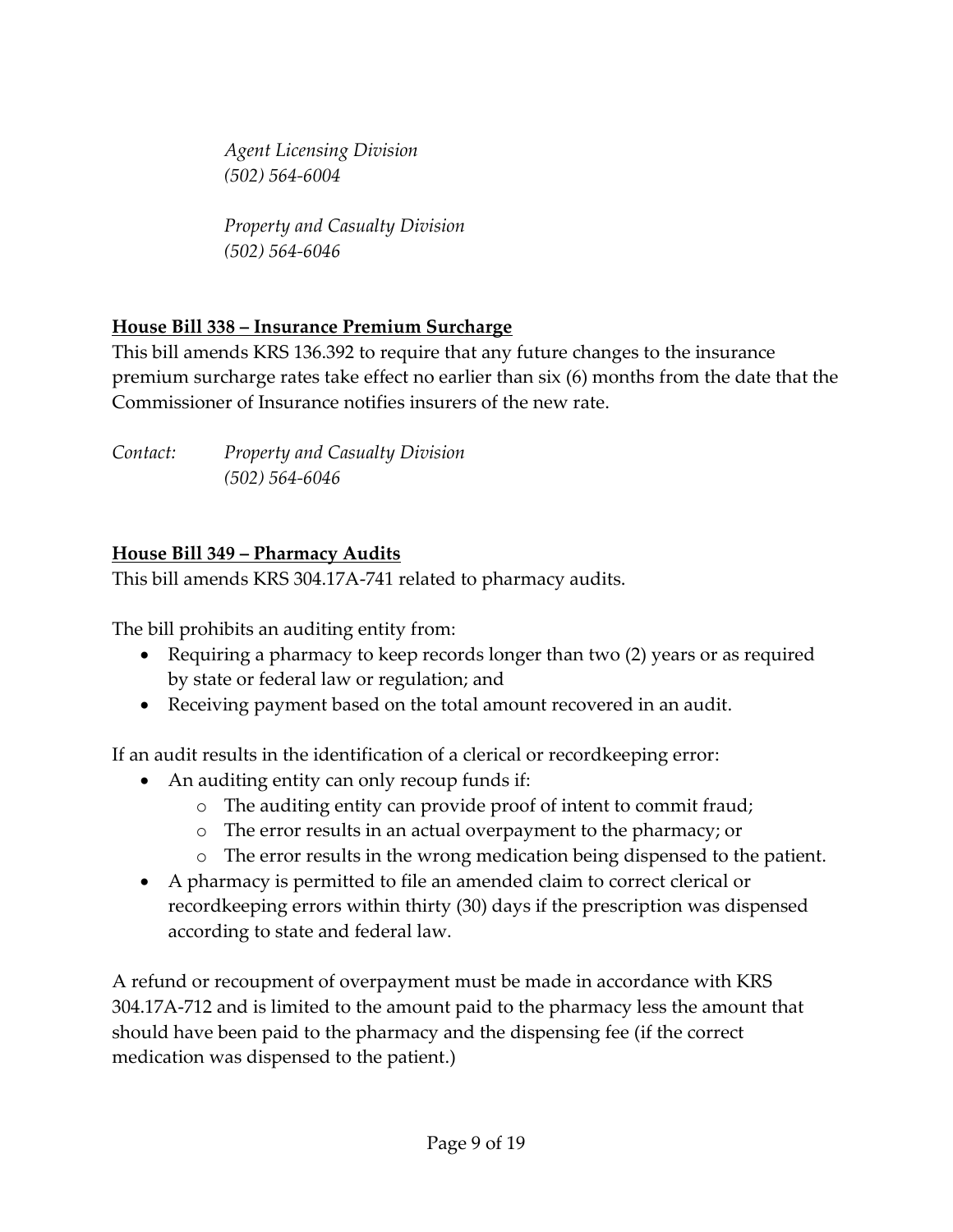The bill also creates a new statute in KRS Chapter 205 to specifically subject Medicaid managed care organizations to the pharmacy audit provisions in KRS 304.17A-740 to 304.17A-743.

*Contact: Health and Life Division (502) 564-6088*

### **House Bill 392 – Sale of Travel Insurance and Portable Electronics Insurance**

This bill creates two distinct licensure schemes related to the sale of insurance for travel and portable consumer electronics.

Travel Insurance

The bill defines a limited lines travel insurance producer to mean:

- A licensed managing general agent;
- A licensed agent; or
- A limited lines travel insurance agent.

The bill also defines a travel retailer as an entity that makes, arranges, or offers travel services. Travel retailers are unlicensed entities that are permitted to offer and disseminate travel insurance under the direction of a licensed limited lines travel insurance producer.

A limited lines travel insurance producer must:

- Be clearly identified on marketing materials and fulfillment packages distributed by travel retailers to customers;
- Establish, maintain, and update annually a register of each travel retailer that offers travel insurance on its behalf;
- Submit the register to the commissioner upon request;
- Certify that it complies with 18 U.S.C. sec. 1033;
- Designate one of its employees as a licensed individual responsible for compliance with the travel insurance laws and regulations in Kentucky; and
- Require each employee of the travel retailer whose duties include offering and disseminating travel insurance to receive a program of instruction or training regarding the types of insurance offered, ethical sales practices and required disclosures to prospective consumers.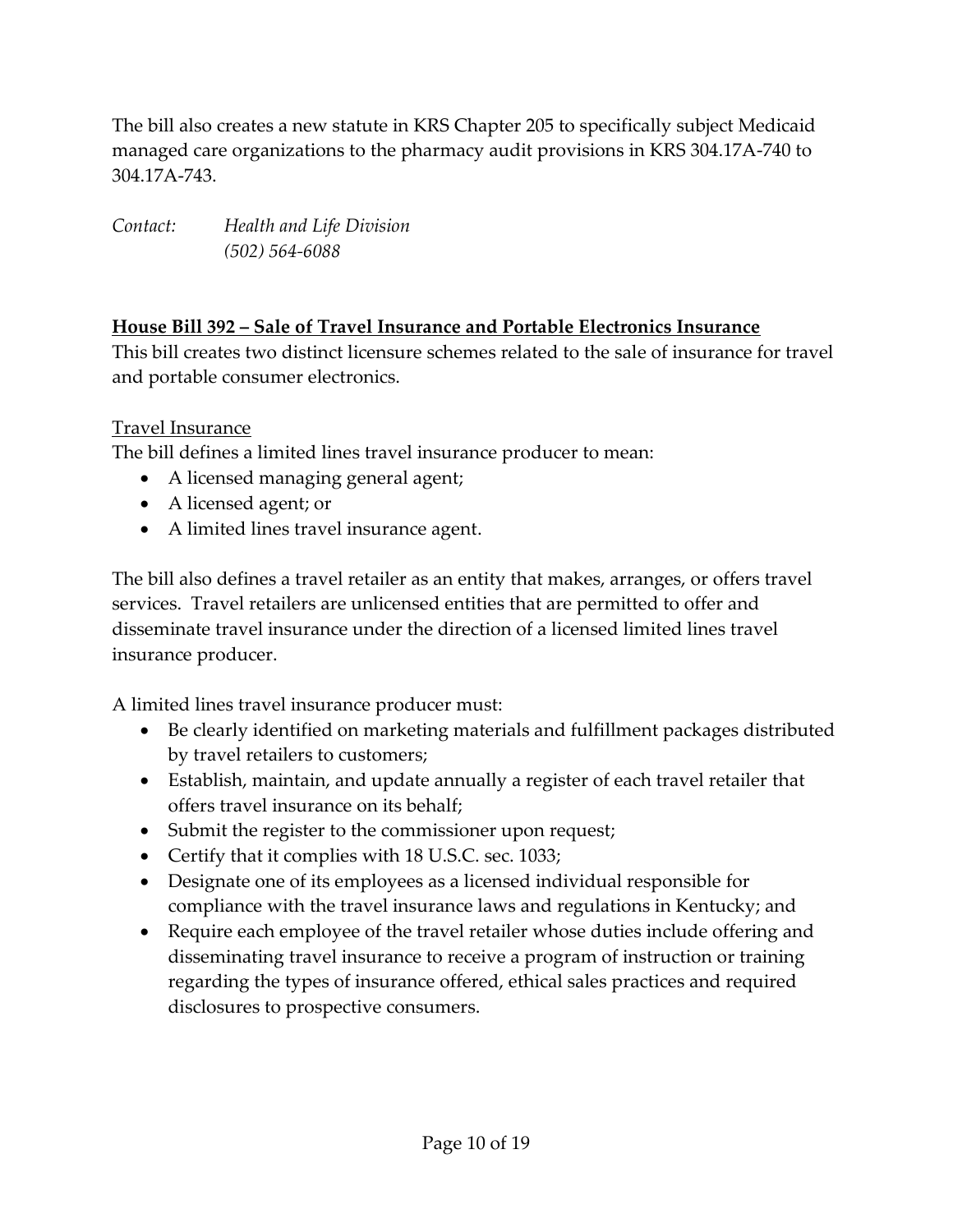### Portable Electronics

The bill defines a portable electronics insurance supervising entity to mean a business entity that supervises the administration of a portable electronics insurance program. The supervising entity can be:

- A licensed insurer; or
- An insurance agent appointed by an insurer.

The bill also defines a portable electronics retailer as a licensed business entity that:

- Offers and sells portable electronic devices; and
- Offers and disseminates portable electronics insurance on behalf of and under the direction of a portable electronics insurance supervising entity.

A portable electronics insurance supervising entity must:

- Maintain a register of each separate business location where a portable electronics retailer and its employees or authorized representatives offer and disseminate portable electronics insurance;
- Make the register open to inspection and examination by the commissioner upon request;
- Oversee the administration of a portable electronics retailer's insurance program.

A business entity can apply for a portable electronics insurance retailer license by submitting the following to the commissioner:

- A written application including:
	- o Information solely related to an employee or officer of the portable electronics retailer designated by the applicant as a person responsible for compliance; and
	- o If the portable electronics retailer derives more than fifty percent (50%) of its revenue from the sale of portable electronics insurance, information for all officers, directors, and shareholders of record that have beneficial ownership of 10 percent (10%) or more of any class of securities, who are subject to 15 U.S.C. sec. 78p; and
- The application fee.

A licensed portable electronics retailer shall authorize an employee or authorized representative to offer and disseminate portable electronics insurance without being licensed, registered or otherwise individually identified if:

- The employee or authorized representative operates with permission from the portable electronics retailer;
- The portable electronics retailer assumes responsibility for the insurance activities of its unlicensed employees;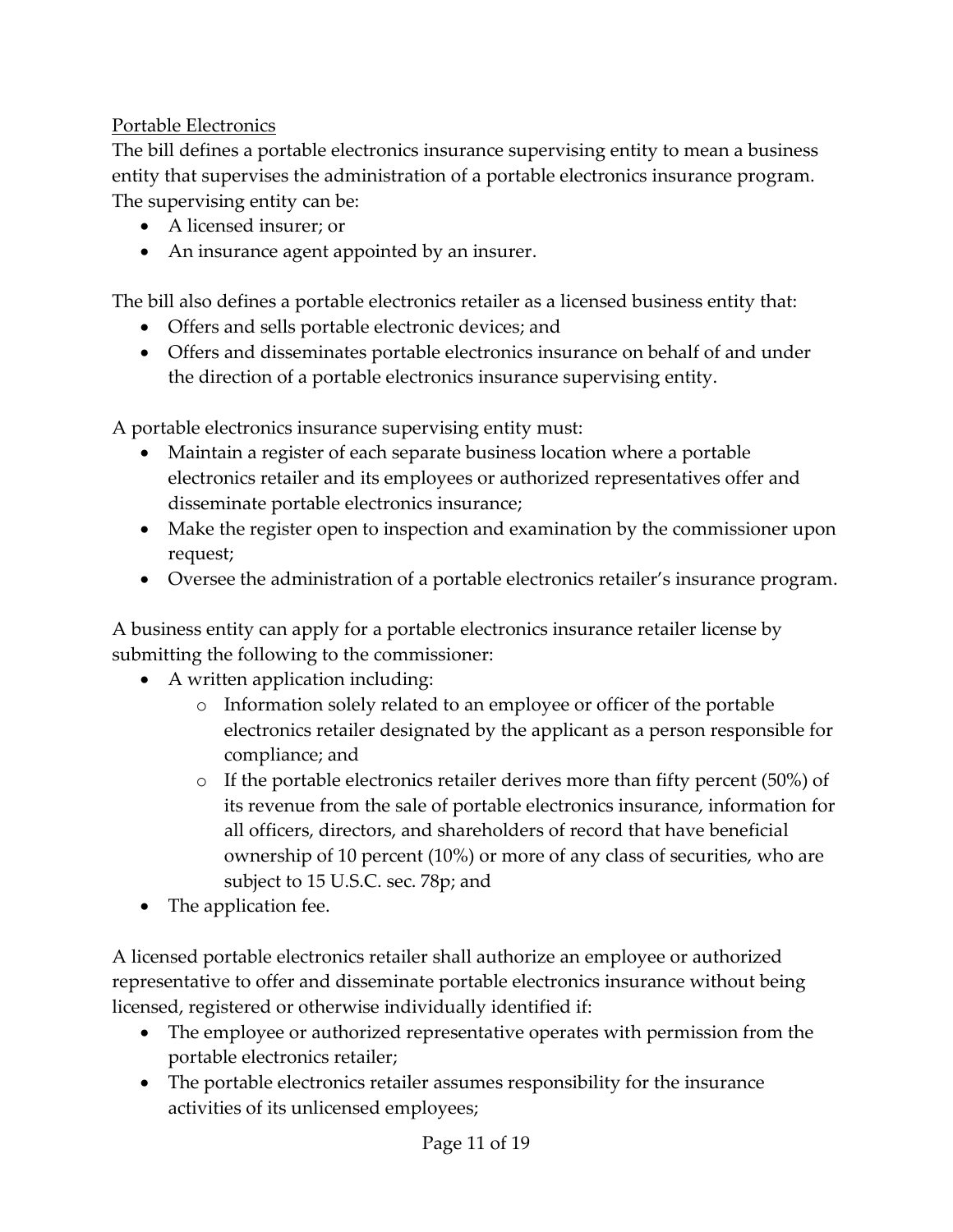- The employee or authorized representative operates under the supervision of a portable electronics supervising entity who is available for consultation and supervision of the sale, solicitation, or negotiation of portable electronics insurance; and
- The employee or authorized representative is not primarily compensated based on the amount of insurance sold, although compensation may be received for activities incidental to the employee or authorized representative's overall compensation.

At each location where portable electronics insurance is offered to a customer, brochures or other written materials shall be made available to a customer which:

- Disclose that portable electronics insurance may provide a duplication of coverage already provided by a customer's homeowner's insurance policy, renter's insurance policy, or other source of coverage;
- State that the enrollment by the customer in a portable electronics insurance policy is not required in order to purchase or lease portable electronics or services;
- Summarize the material terms of the insurance coverage including:
	- o The identity of the insurer;
	- o The identity of the portable electronics insurance supervising entity;
	- o The amount of any applicable deductible and how it is to be paid;
	- o Benefits of the coverage; and
	- o Key terms and conditions of coverage including but not limited to whether portable electronics may be repaired with nonoriginal manufacturer parts or equipment or replaced with a similar make and model that is reconditioned;
- Summarize the process for filing a claim, including a description of how to return portable electronics and the maximum fee applicable if the customer fails to comply with any equipment return requirements; and
- State that an enrolled customer may cancel enrollment for coverage under a portable electronics insurance policy at any time and the person paying the premium shall receive a refund of any applicable unearned premium.

The bill sets forth the following requirements for the sale of portable electronics insurance:

- Insurance may be offered on a month-to-month basis or another period basis as a group or master commercial inland marine policy;
- Eligibility and underwriting standards for each portable electronics insurance policy are required to be established;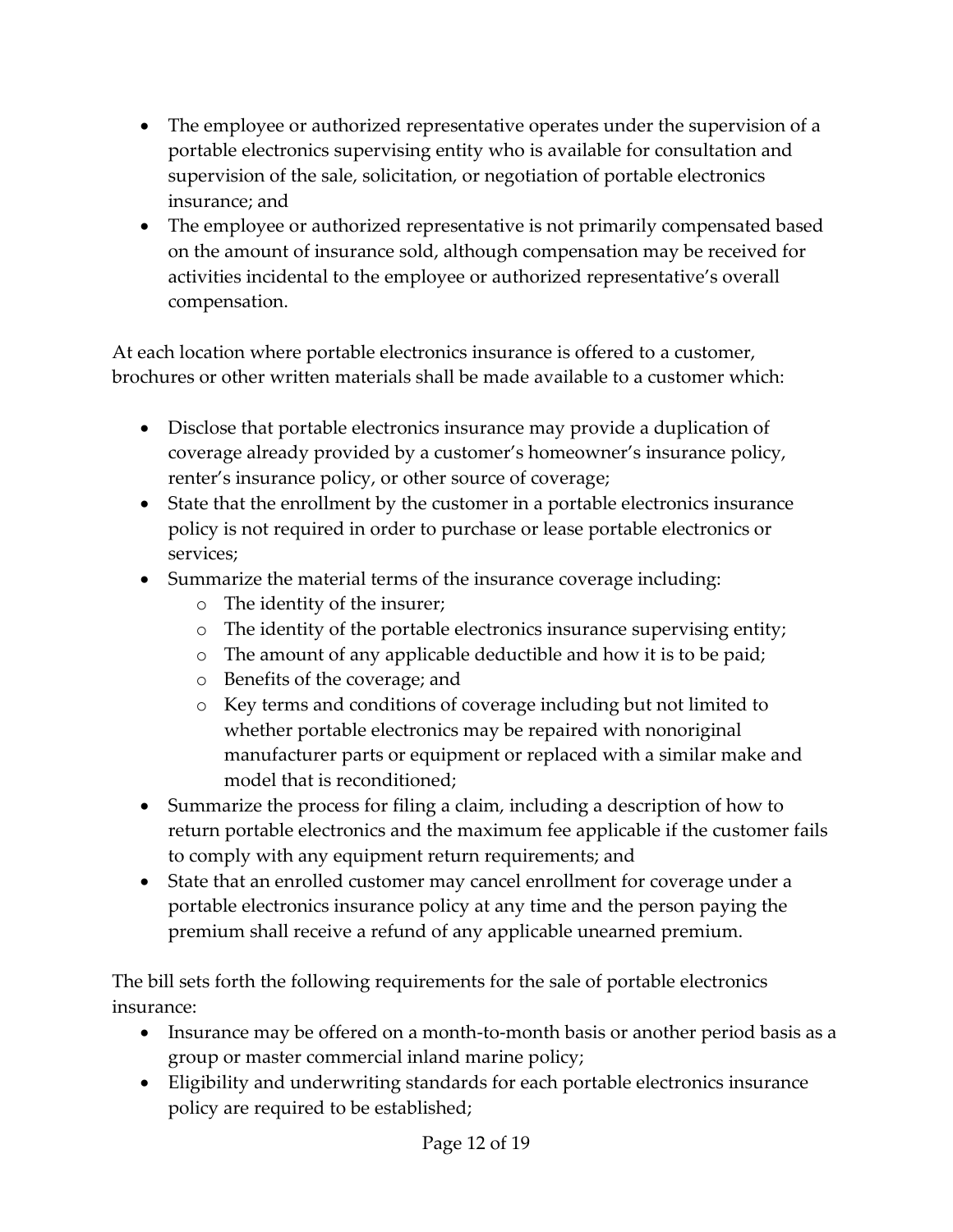- The charges for coverage may be billed and collected by the portable electronics retailer.
	- o Charges to a customer that are not included in the cost associated with the purchase or lease of portable electronics must be separately itemized on the customer's bill.
	- o When charges to a customer are included in the cost associated with the purchase or lease of portable electronics, the portable electronics retailer must clearly and conspicuously disclose to the customer that the charge for coverage is included.
- A portable electronics retailer is not required to maintain the funds for portable electronics insurance in a segregated account if:
	- o The insurer authorizes the retailer to hold the funds in an alternative manner;
	- o The retailer remits the funds to the portable electronics insurance supervising entity within sixty (60) days of receipt; and
	- o The retailer holds the funds in a fiduciary capacity for the benefit of the insurer.
- Required notices or correspondence concerning a policy of portable electronics insurance shall be sent in the following manner:
	- o If mailed, to the portable electronics retailer at the retailer's mailing address and each affected enrolled customer at the last known mailing address of the customer on file with the insurer; or
	- o If sent by electronic means, to the portable electronics retailer at the retailer's electronic mail address and to each affected enrolled customer at the last known electronic mail address provided by the enrolled customer to the insurer or portable electronics retailer.

*Contact: Agent Licensing Division (502) 564-6004*

# **House Bill 417 – Automobile Guaranty**

With regard to service contracts and insurance products, this bill amends KRS 190.090 to allow the cash sale price of a motor vehicle to include the charges for a service contract, mechanical breakdown insurance, a maintenance agreement, a vehicle protection product and any other goods or services related to the sale that the buyer agrees to purchase from the seller.

The bill specifically states that the following shall not be considered a contract of, or for, insurance: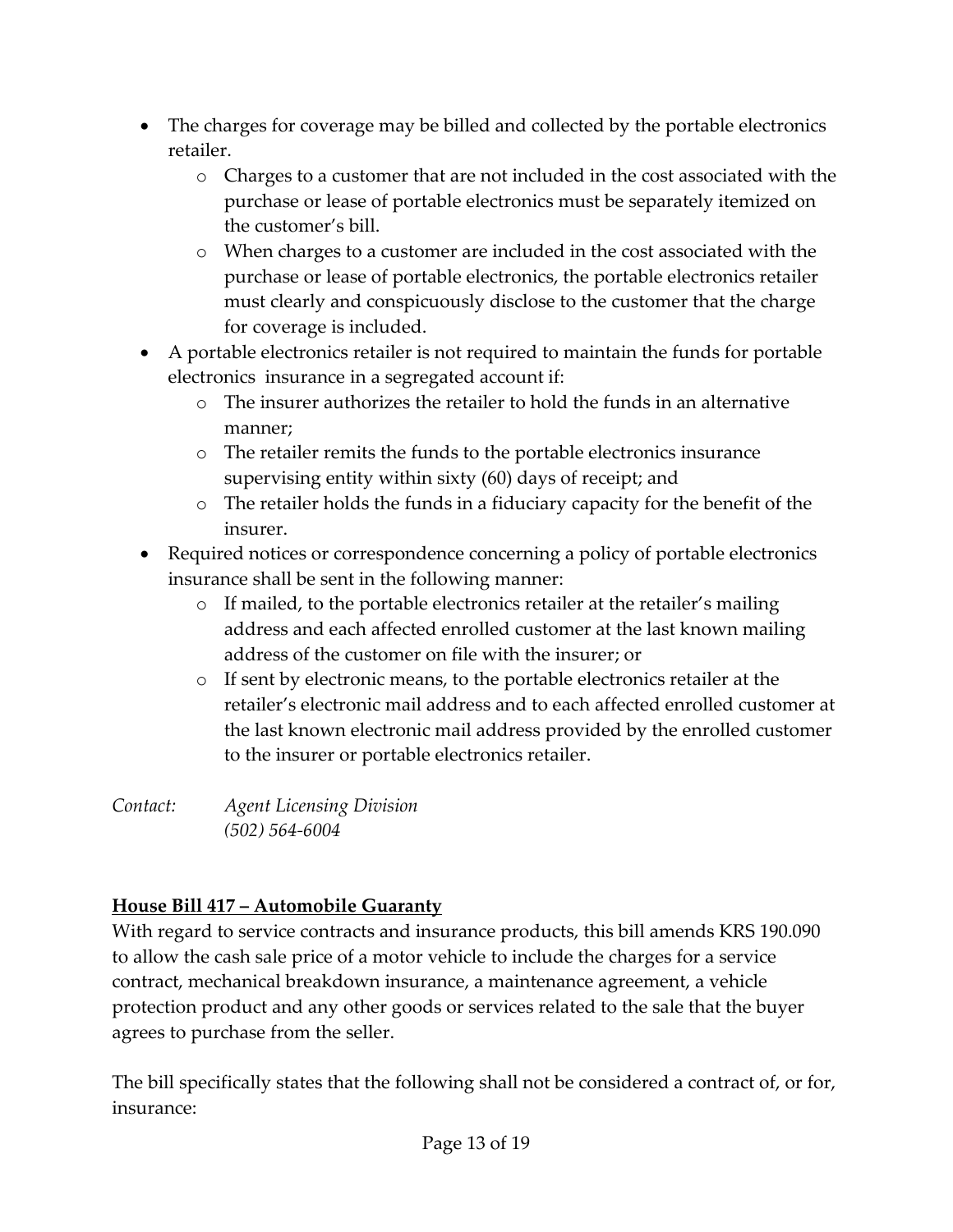- A maintenance agreement;
- A service contract; and
- A vehicle protection product.

The definition of automobile guaranty insurance in KRS 304.5-070(1)(p) is amended to reference these exclusions.

*Contact: Property and Casualty Division (502) 564-6046*

### **House Bill 497 – Insurance Consumer Protections**

This bill amends various provisions within the Insurance Code related to:

- Group life insurance policies;
- Exceptions to rating, underwriting, cancellation, and nonrenewal for an applicant or insured whose credit information has been directly influenced by an extraordinary life event;
- Restrictions on cancellation or nonrenewal of automobile or homeowner's insurance related to coverage inquiries;
- Timeframes for providing information of the cancellation of an automobile insurance policy; and
- Provisions in provider agreements with a doctor of chiropractic and provider agreements related to limited health service benefit plans.

### Group Life Insurance

This bill amends KRS 304.16-030(2) and KRS 304.16-090(2) to allow insureds to contribute to the cost of their group life insurance.

The definition of "dependent" in KRS 304.16-085 is amended to include a dependent child who is unmarried and incapable of self-sustaining employment because of a mental or physical condition if:

- The child was incapacitated prior to attainment of the age at which dependent coverage would otherwise terminate;
- The child is chiefly dependent upon the employee or member for support and maintenance;
- The insurance of the employee or member remains in force;
- The dependent child remains incapable of self-sustaining employment; and
- The employee or member submits proof of the dependent child's incapacity within thirty-one (31) days of the dependent's attainment of the termination age.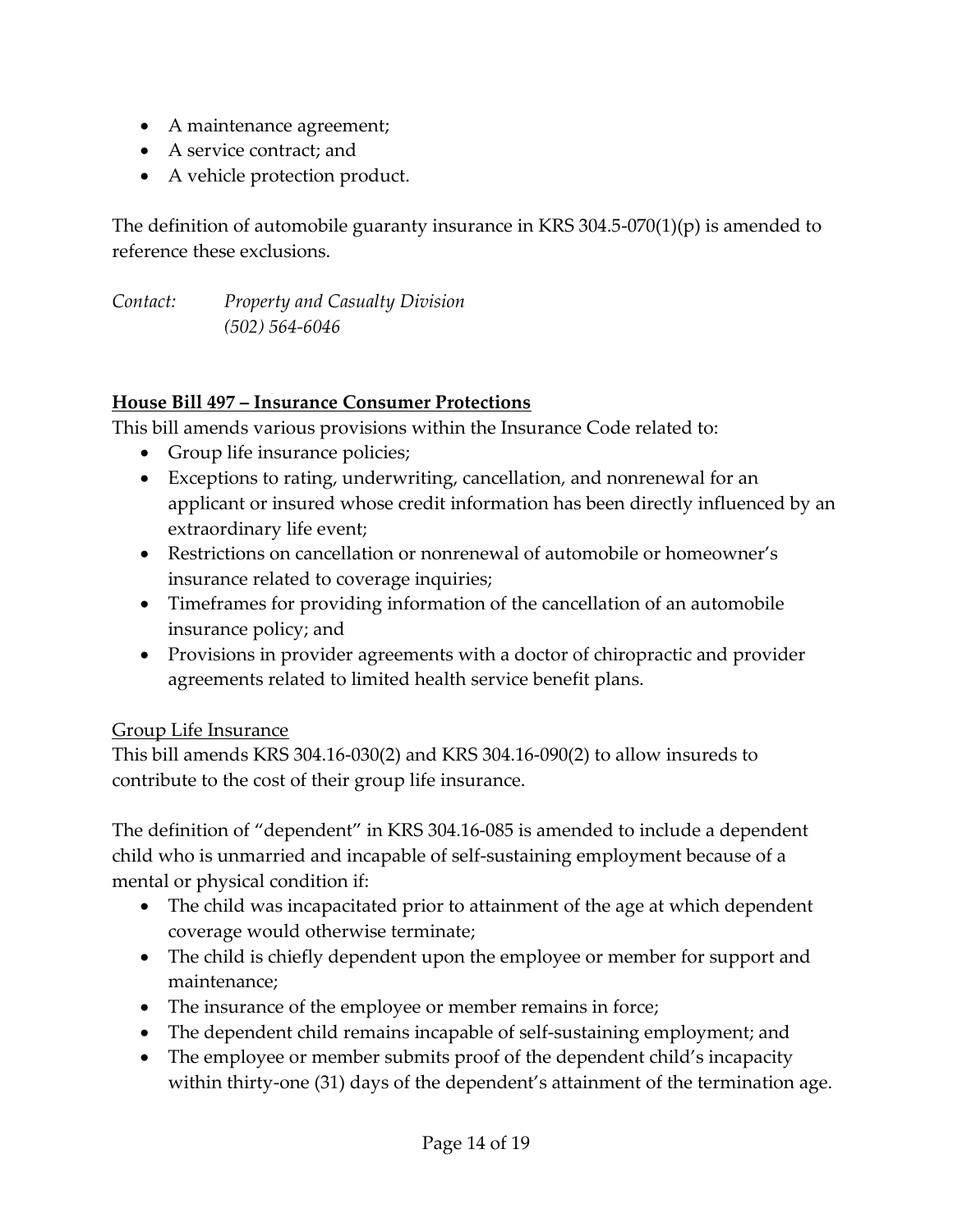Finally, the bill creates a new statute in KRS 304, Subtitle 16 to allow for discretionary groups upon a finding of the commissioner that:

- The issuance of the group policy is not contrary to the best interests of the public;
- The issuance of the group policy would result in economies of acquisition or administration; and
- The benefits of the group policy are reasonable in relation to the premiums charged.

### Extraordinary Life Events

The bill creates a new section of KRS 304, Subtitle 13 to require an insurer that uses credit information to provide reasonable exceptions to rates, rating classifications, company or tier placement or underwriting rules or guidelines for an applicant whose credit information has been directly influenced by an extraordinary life event. An insurer is required to provide an applicant or an insured with a notice that reasonable exceptions are available and information on how to inquire further.

An extraordinary life event is identified in the bill as:

- Catastrophic event, as declared by the federal or state government;
- Serious illness or injury to the insured, or serious illness or injury to an immediate family member;
- Death of a spouse, child, or parent;
- Divorce or involuntary interruption of legally owed alimony or support payments;
- Identity theft;
- Temporary loss of employment for a period of three (3) months or more, if it results from involuntary termination;
- Military deployment overseas; or
- Other events, as determined by the insurer.

The applicant is required to submit a written request to the insurer for an exception. Upon receipt of the request, an insurer may:

- Require the applicant or insured to provide reasonable written and independently verifiable documentation of the event;
- Require the applicant or insured to demonstrate that the event had direct and meaningful impact on his or her credit information;
- Require that the request be made no more than sixty (60) days from the date of the application for insurance or the policy renewal;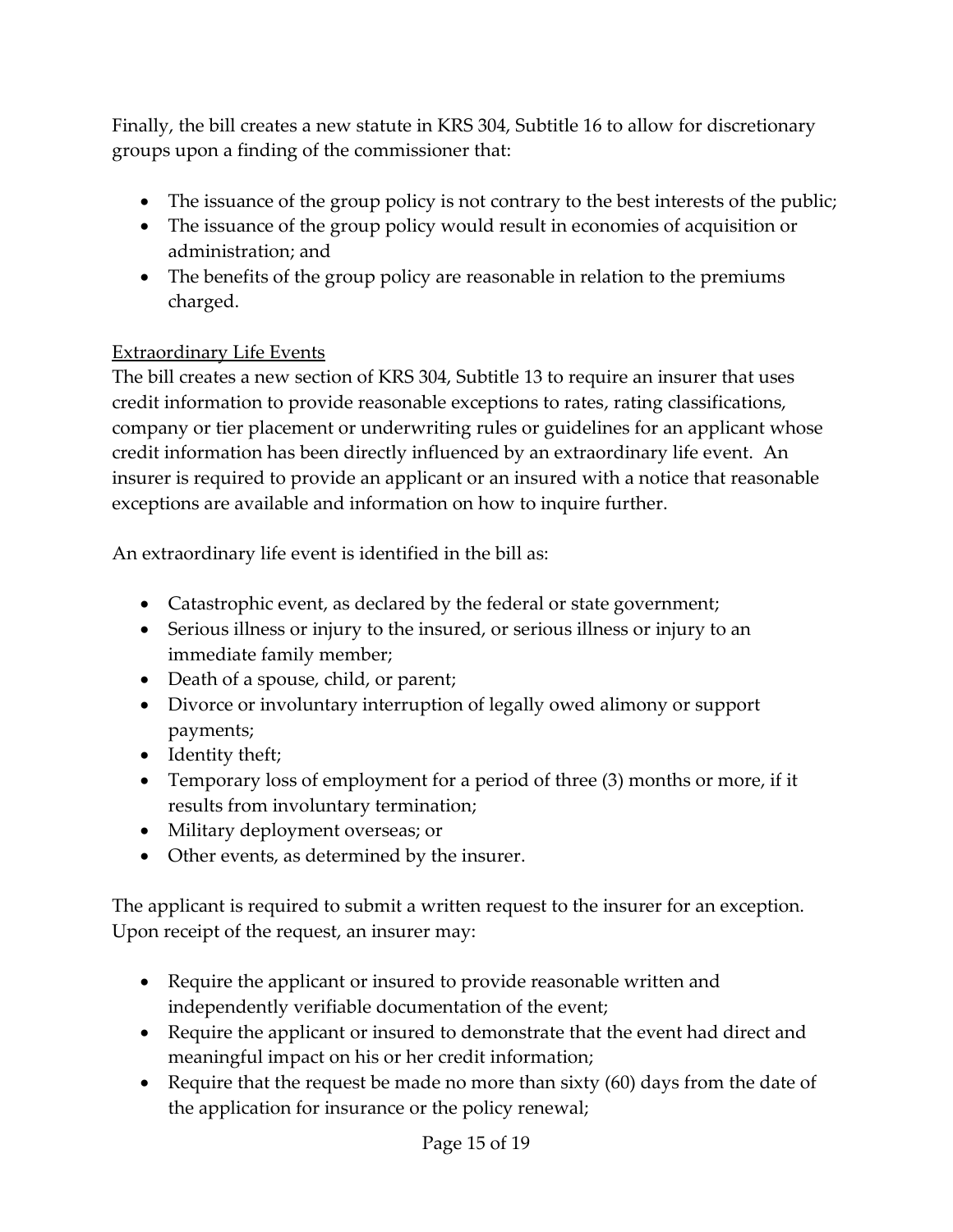- Grant an exception despite the applicant or insured not providing the initial request for an exception in writing; or
- Grant an exception where the applicant or insured asks for consideration of repeated events or the insurer has considered this event previously.

Within thirty (30) days of receipt of sufficient documentation the insurer must provide the insured or applicant of the outcome.

Additionally, the bill amends KRS 304.20-040 and KRS 304.20-042 to prohibit an insurer from declining, nonrenewing or cancelling an insurance policy for personal risks solely because of an extraordinary life circumstance that directly influences the credit history of an applicant or insured.

### Coverage Inquiries

This bill creates a new statute in KRS 304, Subtitle 20 to prohibit an insurer from cancelling, nonrenewing or increasing the premium for personal motor vehicle insurance or homeowner's insurance solely as the result of an inquiry related to an insured's coverage which does not reasonably apprise the insurer of a claim.

### Cancellation of Automobile Insurance Policies

This bill amends KRS 304.20-040, related to nonrenewal and cancellation of automobile insurance policies, to:

- Remove from the exceptions to the definition of "policy" a policy insuring more than four (4) automobiles;
- Require at least 14 days' notice before canceling a policy that has been in effect for less than sixty (60) days;
- Remove policies that have been in effect for less than sixty (60) days from the reasons for cancellation listed in KRS 304.20-040(2)(b); and
- Require insurers to respond for a request for information from the commissioner within seven (7) days from receipt of the request.

### Provider Agreements

The bill amends KRS 304.17A-150, related to unfair trade practices in the marketing and selling of health benefit plans, to prohibit an insurer from imposing requirements in a provider agreement with a doctor of chiropractic that restrict, reduce or negate the benefits that are otherwise provided to an insured under a health benefit plan. Insurers are specifically permitted to perform a utilization review in accordance with KRS 304.17A-600 to 304.17A-633.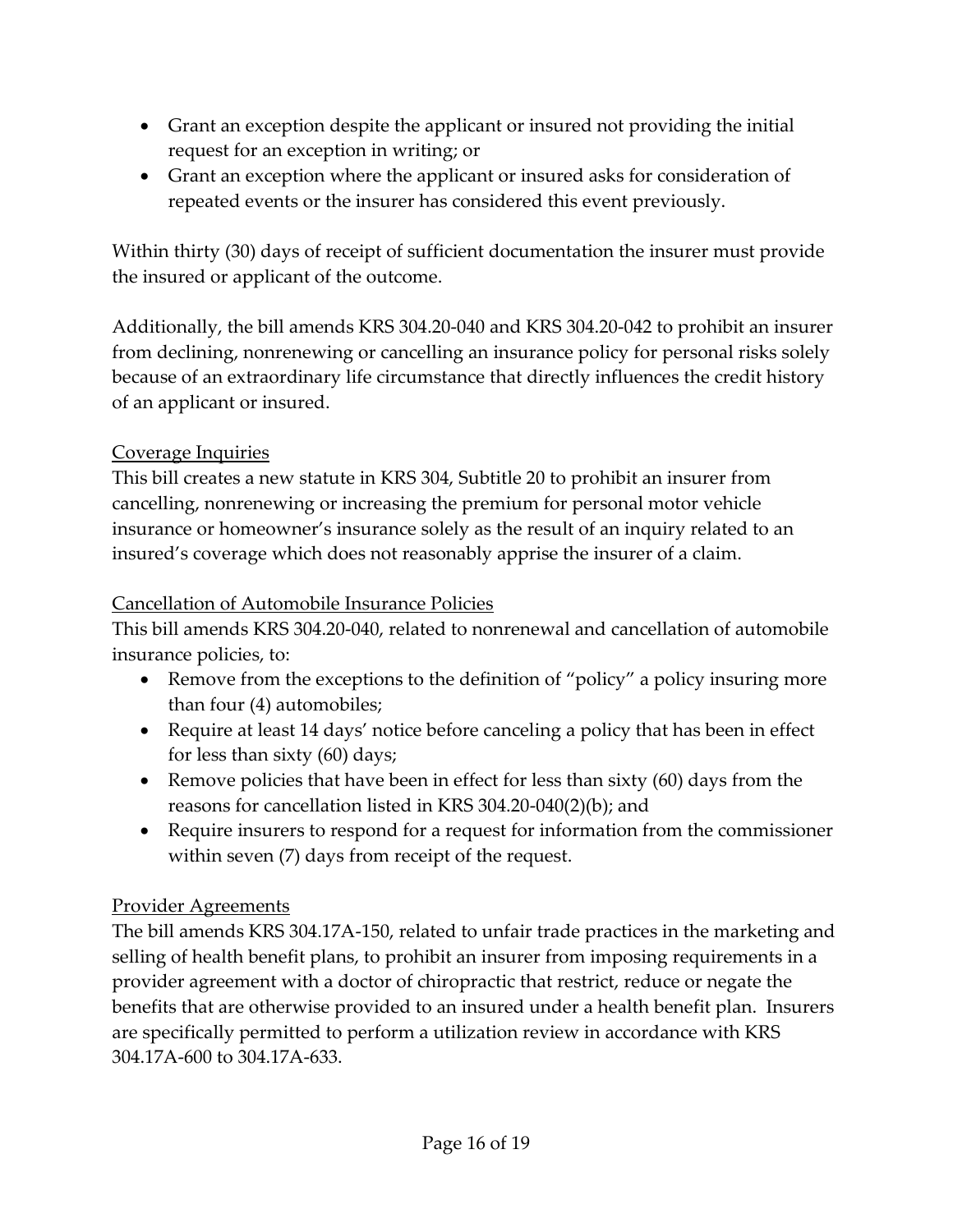The bill creates a new statute in KRS 304 Subtitle 17C, related to limited health service benefit plans, to prohibit terms in a provider agreement that require a health care provider to provide services at a fee set by or subject to approval by an insurance company unless the services are covered services.

*Contact: Property and Casualty Division (502) 564-6046*

> *Health and Life Division (502) 564-6088*

### **House Bill 499 – Local Government Premium Tax Exemption**

The bill includes non-codified language to exempt from local government premium taxes premiums paid by non-profit self-insurance groups whose membership consists of cities, counties, charter county governments, urban-county governments, consolidated local governments, school districts, or any other political subdivisions of the Commonwealth. This exemption is applicable for the fiscal year beginning July 1, 2012 and expires June 30, 2014.

*Contact: Consumer Protection Division (502) 564-6034*

# **Additional Legislation of Interest**

# **Senate Bill 3 – Drugs Containing Ephedrine, Pseudoephedrine, or Phenylpropanolamine**

This bill amends KRS 218A.1446 to address requirements for the sale of drugs containing ephedrine, pseudoephedrine or phenylpropanolamine including requirements for electronic logging and dispensing limitations.

### **Senate Bill 89 – Seat Belts**

This bill amends KRS 189.125 to apply seat belt requirements to vehicles designed to carry fifteen (15) or fewer passengers.

# **Senate Bill 110 – Community Use of School Facilities and Property**

This bill creates a new statute in KRS Chapter 162 to permit a local school board to authorize the use of school property by the community during non-school hours for the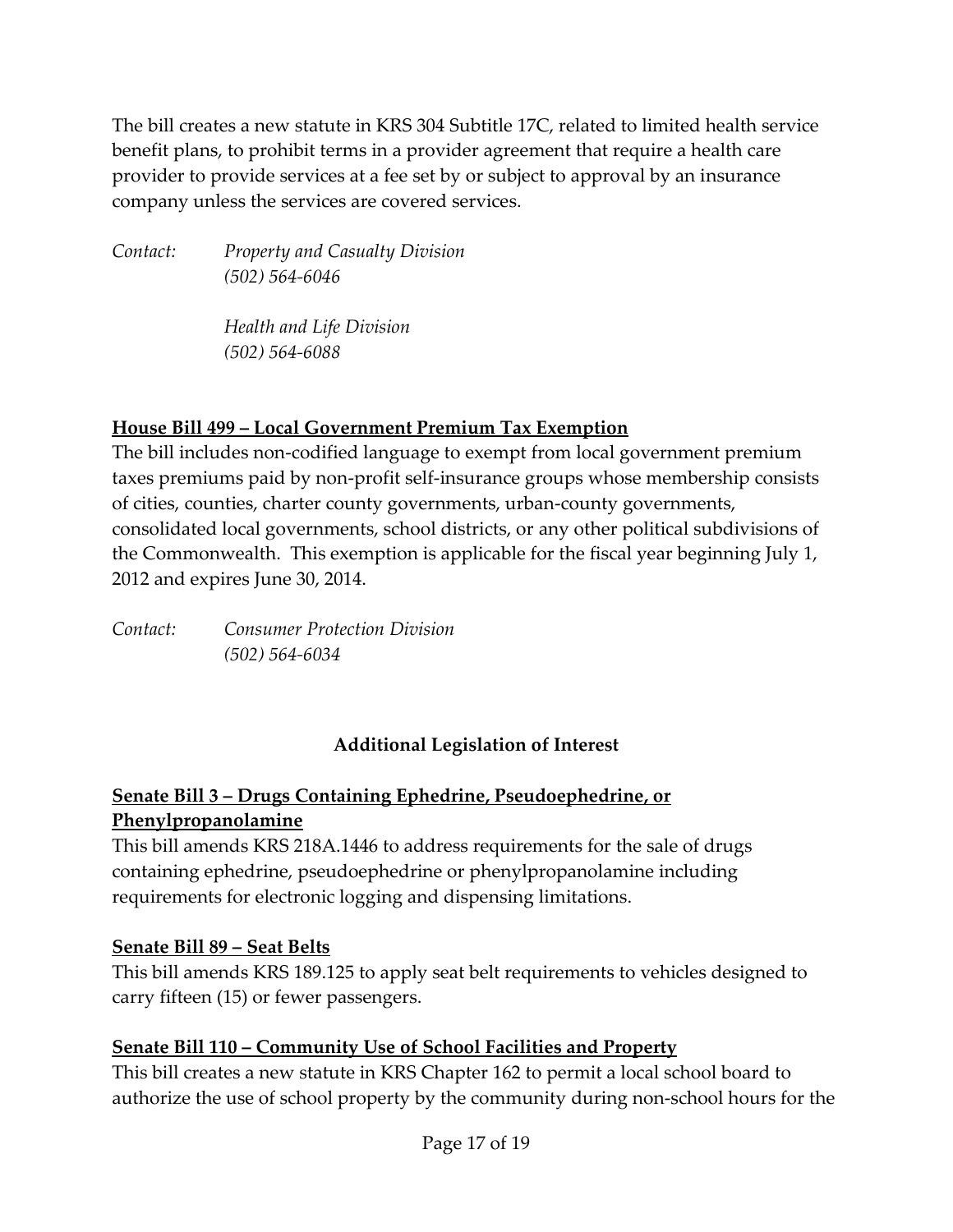purpose of recreation, sport, academic, literary, artistic, or community uses. The bill specifically addresses liability protections related to the use of the facility and property.

### **Senate Bill 144 – Electronic Prescribing**

This bill creates a new statute in KRS 217.005 to 217.215 and a new statute in KRS 218A to address issues related to electronic prescribing including a patient's freedom to select a pharmacy, software design and consideration of the national standards for electronic prior authorization developed by the National Council for Prescription Drug Programs.

## **House Bill 358 – Boiler External Piping Inspections**

This bill amends various statutes in KRS Chapter 236 related to boiler inspectors. In part, the bill permits an owner facility subject to piping inspection to apply for a license to allow the facility to conduct its own site piping inspections. The application requires the owner facility to provide evidence that the facility has general liability insurance through a company permitted to transact insurance in Kentucky.

### **House Bill 409 – Property Forfeitures in the Case of Unlawful Deaths**

This bill, in part, amends KRS 381.280 to remove the requirement that insurance professionals make reasonable efforts to advise clients of the provisions of the law related to property forfeiture in the case of an unlawful death prior to the sale of an insurance policy.

### **House Bill 433 – Condominiums**

This bill, in part, amends KRS 381.9187 to remove the requirement that an insurer issue certificates or memoranda of insurance to the condominium association and, upon written request, to any unit owner or mortgagee. It also removes the requirement that the insurer not cancel or nonrenew the policy until thirty (30) days after notice has been mailed to the association, each unit owner and each mortgagee who has been issued a certificate or memorandum of insurance.

# **House Bill 328 – Operation of a Motorcycle**

This bill amends KRS 186.450 related to the issuance of a motorcycle permit or operator's license. The bill allows a person who has received an intermediate operator's license to apply for a motorcycle instruction permit and makes the permit good for one (1) year, with the ability for one (1) renewal. A person whose permit has expired is permitted to apply for a motorcycle operator's license if the person can present proof of successful completion of a motorcycle safety education course.